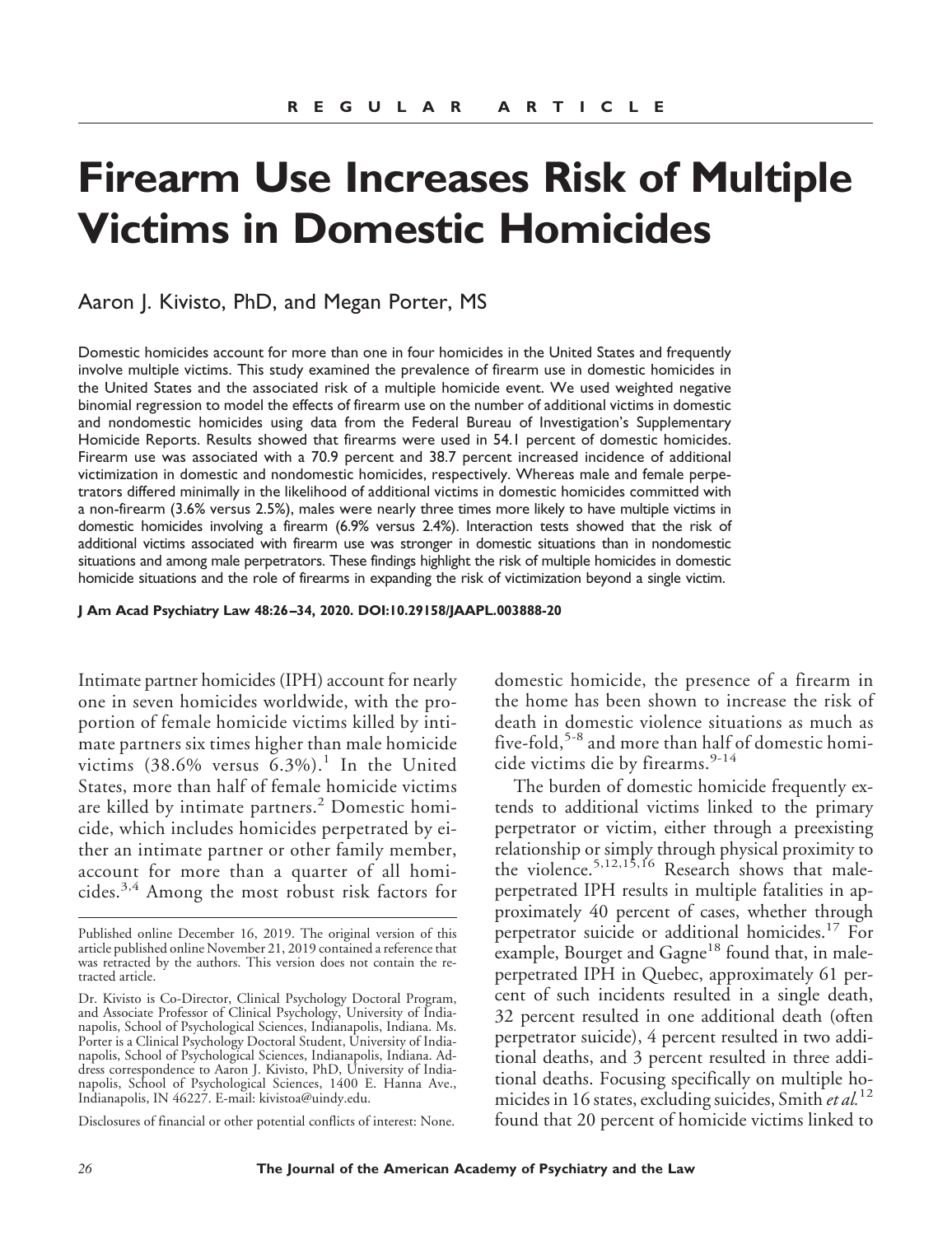an act of partner homicide from 2003 through 2009 were not the perpetrator's current or former partner. In a study of 813 intimate partner homicides in North Carolina from 2004 through 2013, Smucker *et al.* found that  $6.3$  percent  $(n = 51)$  of all cases included one or more additional homicide victims beyond the intimate partner victim.<sup>5</sup> Across the study period, 58.6 percent of all IPH involved a firearm. IPHs with at least one additional victim were significantly more likely to involve a firearm than cases with a single victim (74.5% versus 59.4%,  $p < .05$ ). Research demonstrates that common additional victims include biological children, other family members, and victims' new romantic partners.<sup>5,12,18-20</sup>

The available research thus suggests that firearms are a risk factor for domestic homicide, and that cases of domestic homicide commonly include multiple victims. Data from a sample of 622 male IPH perpetrators from North Carolina has shown a nonsignificant ( $p < .10$ ) trend between firearm use and increased odds of additional victims. To date, however, the role of firearm use in domestic homicide situations on the risk of multiple victimization has not been examined in a nationally representative sample of male and female perpetrators. There is little data regarding whether the risk of multiple homicide is relatively unique to domestic homicides versus other victim–offender relationships.

This study sought to examine the role of firearms in domestic homicide and the associated risk of multiple homicide. The study used a nationally representative sample from the United States to address four questions. First, the study examined whether the incidence of additional homicide victims was higher in cases of domestic versus nondomestic homicide. Second, the study examined whether firearm use was associated with an increased incidence of additional victims, both across and within distinct victim–offender relationships. Third, the study examined whether gun use was more strongly associated with the incidence of multiple victims in cases of domestic versus nondomestic homicide. Fourth, the study sought to understand whether the association between firearm use and additional victims differed between male and female perpetrators. Given the lack of research to guide directional hypotheses, these objectives were addressed in an exploratory manner.

### **Volume 48, Number 1, 2020** *27*

#### *Data Sources*

The present study utilized the Supplementary Homicide Reports (SHR) of the Federal Bureau of Investigation's Uniform Crime Reports, $^{21}$  which is the only national data source with incident-level information on the relationship between homicide victims and perpetrators. The SHR also includes information on victim and perpetrator sex, weapon use, and the number of victims associated with each homicide event. Data from 1976 through 2016 were utilized. The SHR categorizes victim–offender relationships as intimate partner, other family, friend/ acquaintance, and stranger. Intimate partners are defined as spouses, common-law spouses, former spouses, and dating partners. Former dating partners are not included, thus underestimating the true number of IPH. Other family relationships are defined as parents, children, stepparents, stepchildren, in-laws, and other family members. Friends/acquaintances are defined as neighbors, acquaintances, employees, employers, and friends, and strangers are defined for cases in which victims did not know offenders or knew them only by sight. For the present study, we defined domestic homicides as those categorized as either intimate partner or other family relationships, and we defined nondomestic homicides as those categorized as friend/acquaintance or stranger relationships. The study was determined by the Institutional Review Board of the University of Indianapolis to be non-human participant research.

Homicide events with multiple victims were defined as those in which there were two or more victims. Binary indicator variables were generated for the present study to indicate whether a homicide event involved a single victim (0) or at least one additional victim (1); was committed with a nonfirearm (0) or with a firearm (1); and whether the perpetrator was female (0) or male (1). The primary outcome variable was a count of the number of additional homicide victims beyond one for each homicide event.

#### *Missing Data*

Research has shown that approximately one third of homicides reported to the FBI by local law enforcement do not include data on the victim– offender relationship.<sup>22</sup> Fox and Swatt<sup>23,24</sup> developed the multiply imputed SHR to address this lim-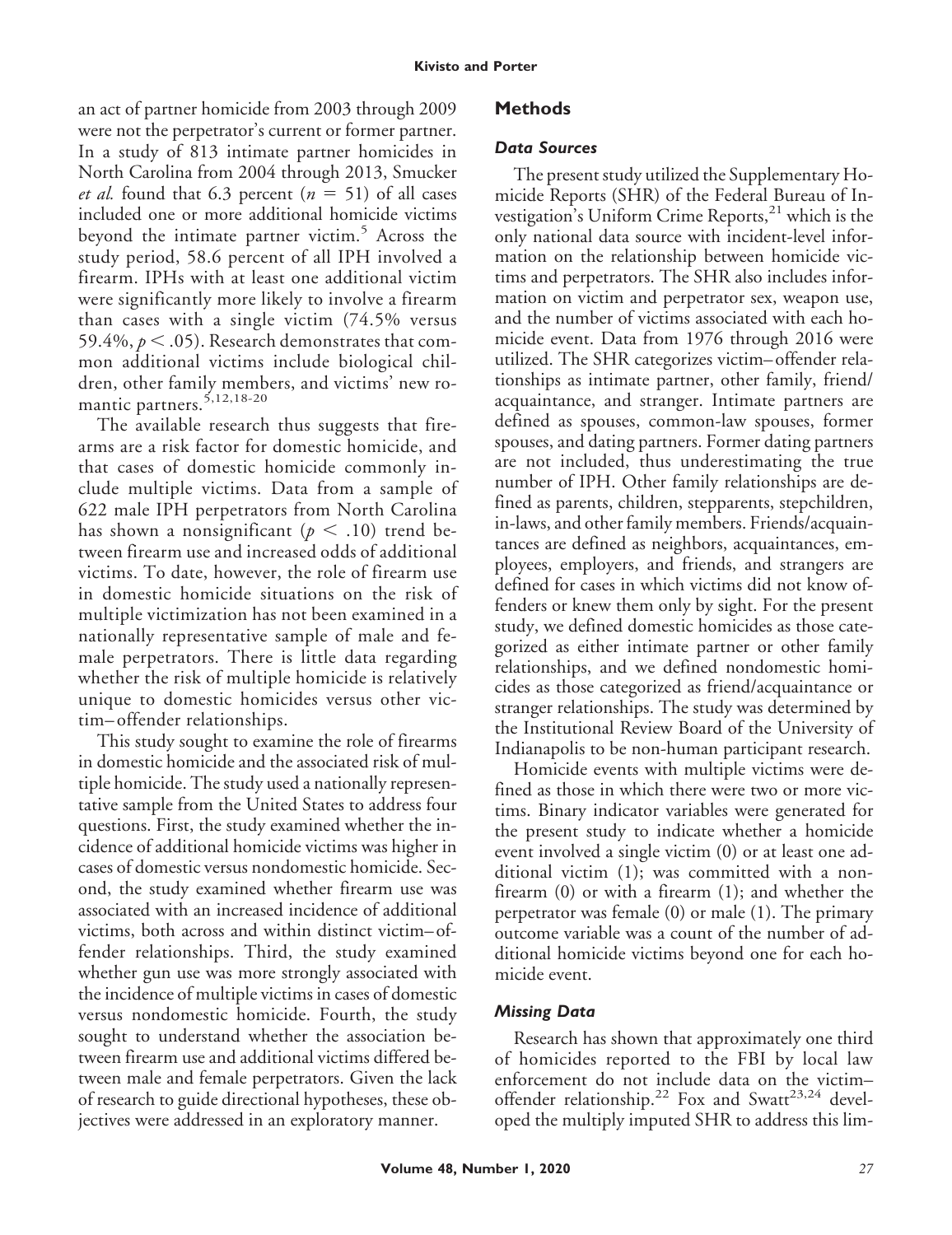#### **Firearms and Multiple Domestic Homicide**

|              | <b>Total Homicide</b> |      |         | Domestic Homicide |      |         | Nondomestic Homicide |      |         |
|--------------|-----------------------|------|---------|-------------------|------|---------|----------------------|------|---------|
|              | All-Cause             | Gun  | Non-Gun | All-Cause         | Gun  | Non-Gun | All-Cause            | Gun  | Non-Gun |
| Age, y       |                       |      |         |                   |      |         |                      |      |         |
| < 18         | 7.8                   | 8.5  | 6.4     | 4.4               | 4.6  | 4.2     | 9.0                  | 9.7  | 7.5     |
| $18 - 24$    | 32.1                  | 34.0 | 28.7    | 19.3              | 17.2 | 21.8    | 36.8                 | 39.0 | 32.2    |
| $25 - 34$    | 30.0                  | 28.7 | 32.4    | 29.5              | 27.4 | 32.1    | 30.2                 | 29.0 | 32.6    |
| $35 - 49$    | 20.6                  | 19.1 | 23.4    | 29.5              | 30.2 | 28.6    | 17.4                 | 15.9 | 20.7    |
| $50+$        | 9.5                   | 9.7  | 9.1     | 17.3              | 20.6 | 13.3    | 6.6                  | 6.5  | 6.9     |
| Sex          |                       |      |         |                   |      |         |                      |      |         |
| Male         | 89.1                  | 91.2 | 85.4    | 73.7              | 75.5 | 71.6    | 94.7                 | 95.8 | 92.6    |
| Female       | 10.9                  | 8.8  | 14.6    | 26.3              | 24.5 | 28.4    | 5.3                  | 4.2  | 7.4     |
| Race         |                       |      |         |                   |      |         |                      |      |         |
| White        | 45.8                  | 42.5 | 51.9    | 56.1              | 57.7 | 54.2    | 42.1                 | 38.1 | 50.7    |
| <b>Black</b> | 51.5                  | 55.3 | 44.7    | 40.8              | 39.9 | 42.0    | 55.4                 | 59.8 | 46.0    |
| Other        | 2.6                   | 2.2  | 3.4     | 3.1               | 2.4  | 3.8     | 2.5                  | 2.1  | 3.2     |

Table 1 Demographic Characteristics of Homicide Perpetrators by Domestic Status and Firearm Use

All values are percentages.

itation by modeling annual homicide rates by matching to the Uniform Crime Reports estimated national totals and demographic characteristics reported to the National Center for Health Statistics using log-linear models to impute missing case data and a weighting scheme for unit missingness.<sup>25</sup>

# *Statistical Analysis*

Weighted negative binomial regression was utilized to model the incidence of additional victimization as a function of firearm use and domestic status to account for overdispersion in the outcome data and the multiply imputed structure of the dataset. To test whether the risk of additional victimization associated with firearm use differed across domestic and nondomestic victim–offender relationships, weighted negative binomial regression was utilized to examine the full factorial interaction between firearm use and domestic status. Similarly, to test whether the risk of additional victimization associated with firearm use differed across male and female perpetrators, weighted negative binomial regression was utilized to test the interaction between firearm use and perpetrator sex, stratified by victim–offender relationship. Following prior research, we entered year as a fixed effect in all models to account for secular trends in homicide over time,<sup>26</sup> and we included region (Northeast, Midwest, South, West) and urban classification (large city, small city, suburban, rural) as covariates. Clustered robust error estimators were used to relax the assumption of independence within states. All analyses were conducted using Stata version 15 (StataCorp, College Station, Texas).

# **Results**

Firearms were used in 64.3 percent of all criminal homicides during the study period (Table 1). Perpetration of nondomestic homicide peaked between the ages of 18 –34 years and decreased substantially after age 35. Domestic homicide perpetration, by contrast, peaked between the ages of 25– 49 years. Whereas only 6.6 percent of nondomestic homicides were perpetrated by individuals 50 years or older, more than one in six (17.3%) domestic homicides were committed by individuals at least 50 years of age. Males committed a large majority of the total criminal homicides during the study period, although the gender difference was narrower for domestic (73.7% male) than nondomestic (94.7% male) homicides. Whereas black offenders committed more all-cause nondomestic homicides (55.4% versus 42.1% black and white offenders, respectively), white offenders were responsible for a greater proportion of domestic all-cause homicides (56.1% versus 40.8% white and black offenders, respectively). The odds of firearm use were 42.1 percent lower in domestic (54.1%) versus nondomestic  $(67.9\%)$  homicides (odds ratio = 0.58, 95% CI 0.53–0.63,  $P < .001$ ). Whereas male perpetrators used firearms in a higher proportion of nondomestic versus domestic homicides (66.6% versus 57.1%, respectively), female perpetrators used firearms at similar rates across nondomestic (46.0%) and domestic (48.2%) homicides.

There was at least one additional victim in 3.6 percent of all homicides during the study period;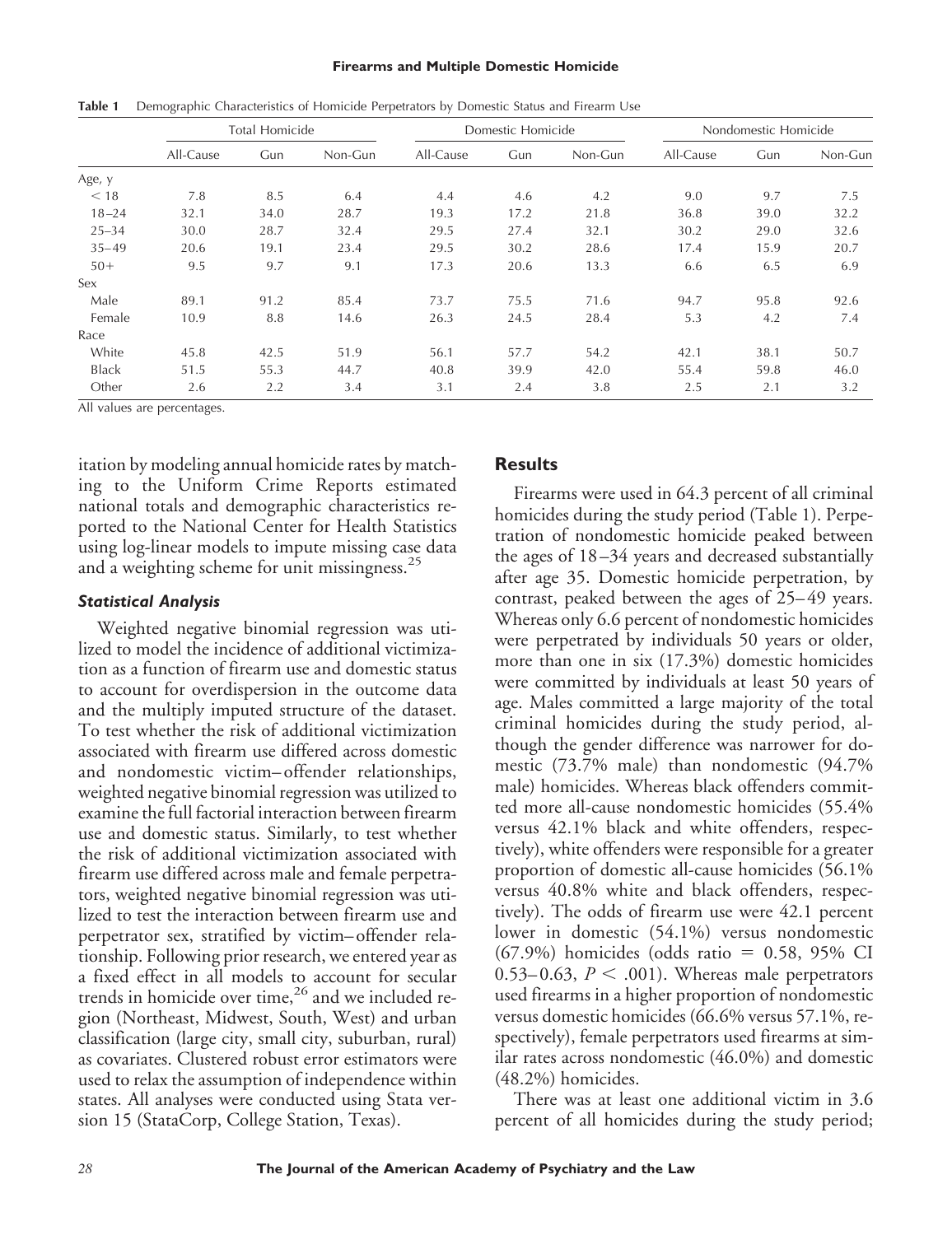#### **Kivisto and Porter**

|                               | Total Sample      |                             |     |         |                        |         |  |  |
|-------------------------------|-------------------|-----------------------------|-----|---------|------------------------|---------|--|--|
|                               |                   | % Multiple Victim Homicides |     |         |                        |         |  |  |
|                               | % Gun Use         | All Means                   | Gun | Non-Gun | IRR (95% CI)           | P       |  |  |
| Total homicides               | 64.3              | 3.6                         | 4.2 | 2.7     | $1.427(1.246 - 1.636)$ | < 0.001 |  |  |
| Domestic homicides            | 54.1              | 4.6                         | 5.8 | 3.3     | 1.709 (1.553-1.879)    | < 0.001 |  |  |
| Intimate partner homicides    | 58.4              | 2.8                         | 1.7 | 3.7     | 2.110 (1.913-2.328)    | < 0.001 |  |  |
| Family homicides              | 47.8              | 7.3                         | 9.6 | 5.2     | 1.748 (1.540-1.985)    | < 0.001 |  |  |
| Nondomestic homicides         | 67.9              | 3.3                         | 3.7 | 2.3     | 1.387 (1.165-1.652)    | < 0.001 |  |  |
| Friend/acquaintance homicides | 66.8              | 3.2                         | 3.7 | 2.3     | 1.453 (1.251-1.687)    | < 0.001 |  |  |
| Stranger homicides            | 70.1              | 3.3                         | 3.7 | 2.5     | 1.270 (0.991-1.628)    | .06     |  |  |
|                               | Male Perpetrators |                             |     |         |                        |         |  |  |
|                               |                   | % Multiple Victim Homicides |     |         |                        |         |  |  |
|                               | % Gun Use         | All Means                   | Gun | Non-Gun | IRR (95% CI)           | P       |  |  |
| Total homicides               | 64.0              | 3.8                         | 4.4 | 2.8     | $1.460(1.268 - 1.681)$ | < 0.001 |  |  |
| Domestic homicides            | 57.1              | 5.4                         | 6.9 | 3.6     | 1.885 (1.706-2.084)    | < 0.001 |  |  |
| Intimate partner homicides    | 61.2              | 3.7                         | 4.9 | 2.1     | 2.228 (1.975-2.513)    | < 0.001 |  |  |
| Family homicides              | 51.7              | 7.6                         | 9.7 | 5.3     | 1.995 (1.741-2.285)    | < 0.001 |  |  |
| Nondomestic homicides         | 66.6              | 3.4                         | 3.8 | 2.4     | 1.470 (1.252-1.726)    | < 0.001 |  |  |
| Friend/acquaintance homicides | 65.4              | 3.3                         | 3.8 | 2.4     | 1.571 (1.371-1.801)    | < 0.001 |  |  |

|  |  |  | Table 2 Incidence of Multiple Homicide Victims by Firearm Use and Victim–Offender Relationship, United States, 1976–2016 |  |  |
|--|--|--|--------------------------------------------------------------------------------------------------------------------------|--|--|
|--|--|--|--------------------------------------------------------------------------------------------------------------------------|--|--|

| Female Perpetrators |           |     |         |                             |         |
|---------------------|-----------|-----|---------|-----------------------------|---------|
|                     |           |     |         |                             |         |
| % Gun Use           | All Means | Gun | Non-Gun | IRR (95% CI)                |         |
| 47.5                | 2.2       | 2.2 | 2.2     | $0.913(0.769 - 1.085)$      | .30     |
| 48.2                | 2.4       | 2.4 | 2.5     | $0.884(0.712 - 1.097)$      | .26     |
| 59.4                | 0.9       | 1.0 | 0.6     | 2.470 (1.400 - 4.356)       | .002    |
| 23.2                | 6.0       | 9.0 | 4.9     | $1.968(1.559 - 2.485)$      | < 0.001 |
| 46.0                | 1.8       | 2.0 | 1.6     | $0.757(0.540 - 1.062)$      | .11     |
| 45.6                | 1.7       | 1.8 | 1.5     | $0.757(0.529 - 1.082)$      | .13     |
| 50.4                | 2.7       | 2.8 | 2.4     | $0.822(0.493 - 1.370)$      | .45     |
|                     |           |     |         | % Multiple Victim Homicides |         |

Stranger homicides 69.3 69.3 3.4 3.7 2.5 1.273 (1.003–1.616) .05

Incidence rate ratio (IRR) models show incidence of multiple victims with guns (1) versus without (0) guns and include fixed effects for year. Errors are adjusted for clustering within states, and are controlled for region and level of urban classification.

4.6 percent of domestic homicides involved at least one additional victim compared with 3.3 percent of nondomestic homicides (Table 2). This corresponds to a 31.4 percent increased incidence of multiple victims in cases of domestic compared with nondomestic homicide (incidence rate ratio [IRR] = 1.314, 95% CI 1.254–1.378,  $p < .001$ ). Stratified by perpetrator sex, male-perpetrated domestic homicides were associated with a 54.7 percent increased incidence of multiple victims relative to nondomestic homicides (IRR = 1.547, 95% CI 1.471-1.626,  $p < .001$ ). For female perpetrators, the incidence of multiple victims increased a nonsignificant 23.9 percent in domestic situations (IRR =  $1.239$ , 95% CI  $0.932 - 1.646, p = .14$ .

The use of firearms was associated with a significantly increased incidence of additional victims when domestic and nondomestic homicides were aggregated in the combined sample (Table 2). In the aggregated sample, the incidence of additional victims was 42.7 percent higher in homicides involving a firearm than homicides without a firearm. Domestic homicides involving a firearm were associated with a 70.9 percent increased incidence of additional victims and firearm use was associated with a 38.7 percent increased incidence of multiple victims for nondomestic homicides.

Stratified by offender sex, the association between firearm use and an increased incidence of multiple victims in domestic and nondomestic situations was evident only for male perpetrators. Firearm use in male-perpetrated domestic and nondomestic homicides was associated with an 88.5 percent and 47.0 percent increased incidence of additional vic-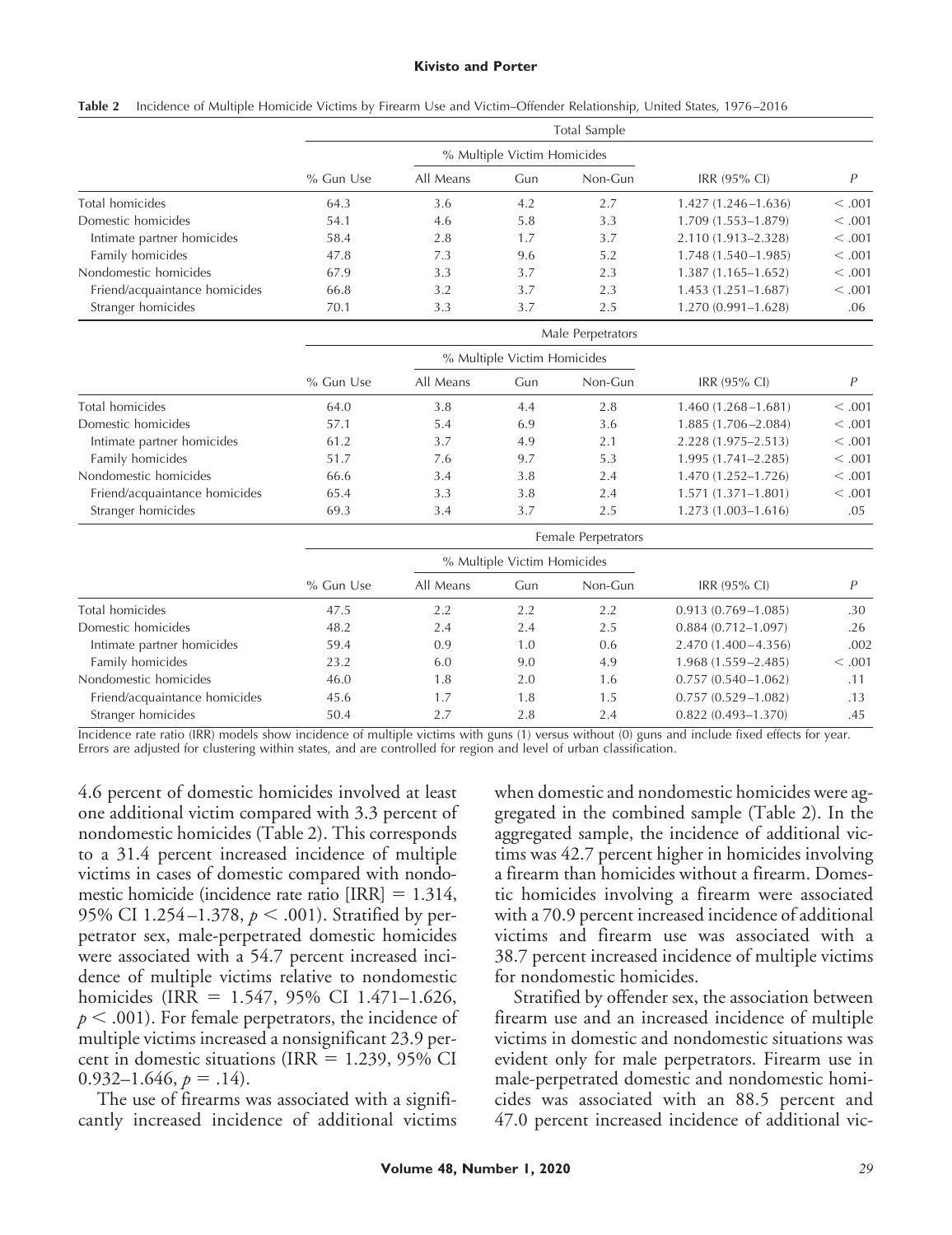#### **Firearms and Multiple Domestic Homicide**



Figure 1. Interaction between gun use and victim–offender relationship on incidence of multiple victim homicides, United States, 1976-2016. IRR, incidence rate ratio.

tims, respectively. By contrast, no significant differences in the incidence of additional victimization were observed among female perpetrators of domestic or nondomestic homicides as a function of firearm use. Whereas males and females differed minimally in the likelihood of additional victims in domestic homicides committed with a non-firearm (3.6% versus 2.5%), males were nearly three times more likely than females to have multiple victims in domestic homicides involving a firearm (6.9% versus 2.4%). Male domestic homicide perpetrators were nearly twice as likely to have at least one additional victim when they used a firearm compared with a non-firearm.

Interaction tests were utilized to assess whether the increased risk of multiple victims associated with firearm use differed across domestic and nondomestic victim–offender relationships. As shown in Figure 1, the firearm use by domestic status interaction term was significant in the combined sample  $(IRR = 1.206, 95% = 1.078, 1.349, p = .001), such$ that firearm use was more strongly associated with multiple victims in domestic versus nondomestic situations. Stratified by perpetrator sex, the interaction between firearm use and domestic status was signifi-

cant for male perpetrators (IRR =  $1.250$ , 95% CI 1.116 –1.401,  $p < .001$ ) but not for female perpetrators (IRR = 1.324, 95% CI 0.855–2.052,  $p = .21$ ). Thus, firearm use was associated with an increased incidence of multiple victims for both domestic and nondomestic homicides in the combined and male perpetrator samples, although the increased incidence associated with gun use was stronger in domestic situations.

Figure 2 shows the interaction between gun use and perpetrator sex, stratified by victim–offender relationship. The interaction between gun use and perpetrator sex on the incidence of multiple victims was significant for domestic (IRR =  $2.132$ , 95% CI 1.825–2.490,  $p < .001$  and nondomestic  $\text{(IRR} = 2.391, 95\% \text{ CI} 1.550 - 3.688, p < .001)$ homicides, showing that gun use is more strongly associated with an increased incidence of multiple victims in domestic and nondomestic homicides for male compared with female perpetrators. The interaction term was nonsignificant for intimate partner homicides (IRR = 1.058, 95% CI 0.584-1.919,  $p = .85$ ) and family homicides (IRR =  $.962, 95\%$  CI 0.812–1.140,  $p = .82$ ), marginally significant for stranger homicides (IRR =  $1.741$ ,  $95\%$  CI 0.965–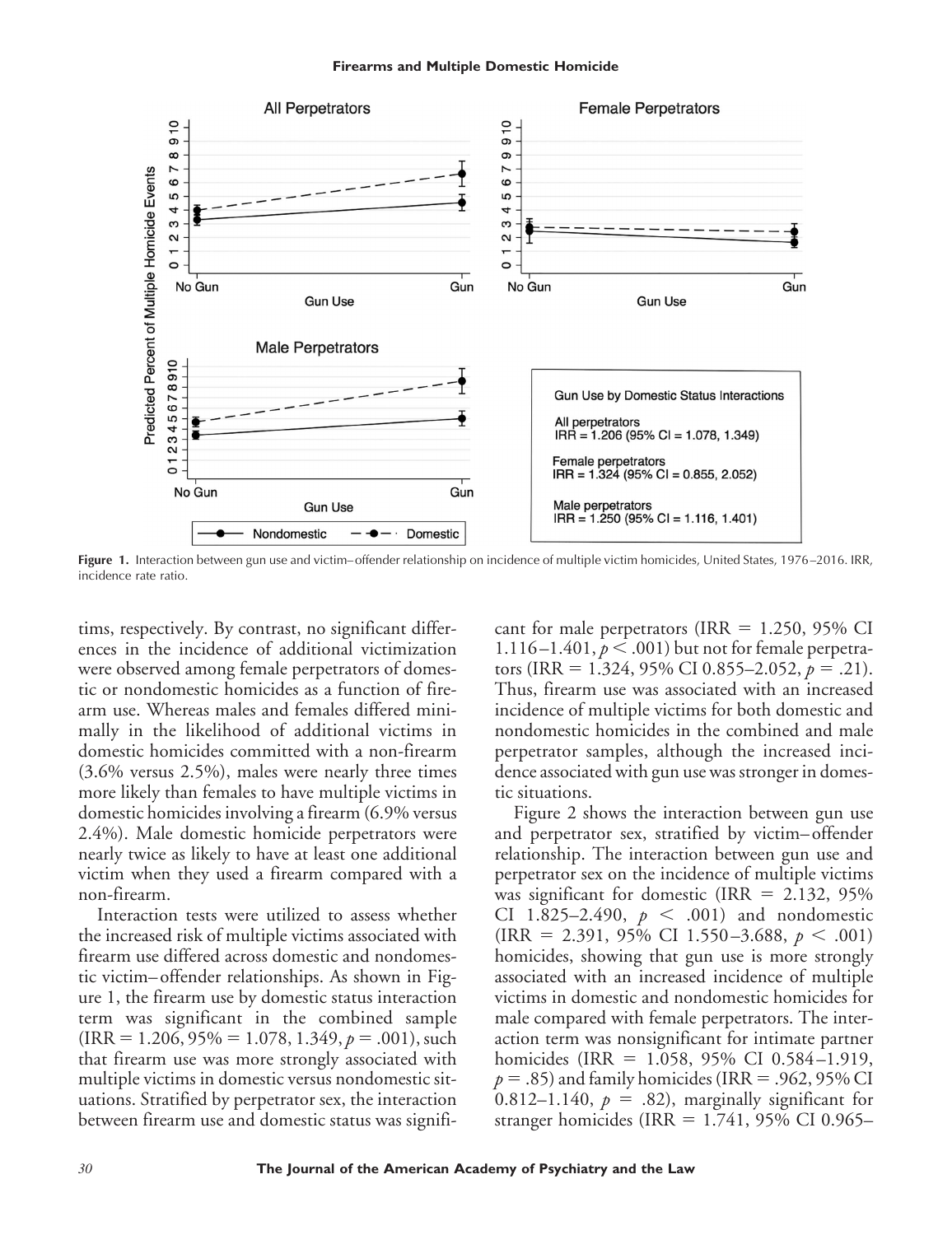#### **Kivisto and Porter**



**Figure 2.** Interaction between gun use and perpetrator sex on incidence of multiple victim homicides, stratified by victim– offender relationship, United States, 1976 –2016.

3.140,  $p = .07$ ), and significant for friend/acquaintance homicides (IRR - 2.667, 95% CI 1.672– 4.254,  $p < .001$ ). As shown in Figure 2, the likelihood of additional victims is relatively unchanged for female perpetrators regardless of whether a firearm is used across victim–offender relationships. The exception is seen for family homicides, where both females and males showed a sharp increase in the likelihood of multiple victims for firearm versus non-firearm homicides. By contrast, male perpetrators demonstrated an increased likelihood of additional victims when firearms were used across victim–offender relationships, although the slope was stronger in domestic situations.

# **Discussion**

More than one in four homicides in the United States occurs at the hands of an intimate partner or other family member, $3$  and firearm access increases the risk of domestic homicide.<sup>7</sup> Prior research has shown that multiple victims are not uncommon in domestic homicide situations,  $5,12$  but the factors contributing to the risk of multiple homicide have

received little attention. The present study suggests that the use of firearms in a homicide event increases the risk of additional victimization and that this risk is higher in the context of domestic homicides relative to nondomestic homicides. These data also indicate that the association between firearm use and multiple victimization in domestic homicides is stronger for male perpetrators. Male perpetrators who used a firearm in a domestic homicide were nearly three times more likely to have one or more additional victims than their female counterparts (6.9% versus 2.4%). Among males, the use of a firearm in domestic homicide situations was associated with a nearly two times higher likelihood of having at least one additional victim compared to domestic homicide situations not involving a firearm (6.9% versus 3.6%).

These findings have implications for forensic practice and public policy. Forensic psychiatrists are routinely engaged in cases involving family violence to evaluate the risk of ongoing or escalating violence and to develop appropriate risk-management strategies. In addition to addressing intrapersonal factors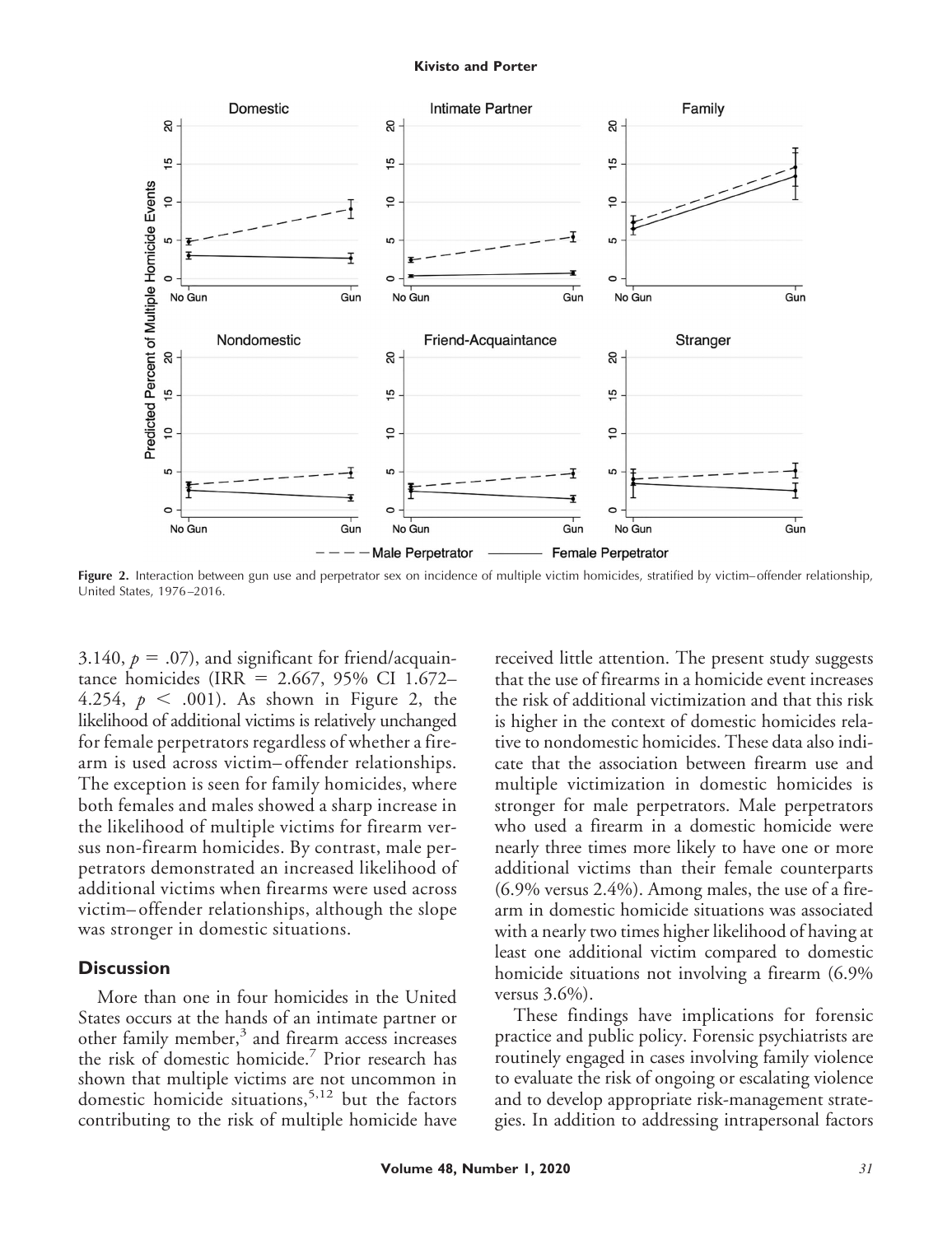contributing to risk, a comprehensive risk assessment and management plan must also consider the examinee's access to highly lethal means, most prominently firearms. Although state legislatures have occasionally enacted barriers to health care professionals' ability to carry out this task (e.g., Florida's 2011 law that placed restrictions on health care providers' ability to inquire about firearm ownership), it is the position of the American Psychiatric Association that physicians and other health care professionals should be "free to make clinically appropriate inquiries of patients and others about possession of and access to firearms and [to] take necessary steps to reduce the risk of loss of life by suicide, homicide, and accidental injury" (Ref. 27, p 196). This position aligns with evidence supporting the necessary role of psychiatrists in reducing firearm fatalities. For example, there exists a clear relationship between domestic homicide, particularly IPH, and suicide.<sup>18,28</sup> Given the fluidity between acts of suicide and homicide, risk assessment for the former should necessarily entail considerations of the latter.

Highlighting the importance of evaluating risk for domestic homicide, Oram and colleagues<sup>29</sup> reported that 14 percent of IPH perpetrators and 23 percent of family homicide perpetrators had been in contact with mental health services in the year prior to the offense. Moreover, they found that the perpetrators of intimate partner and family homicides displayed symptoms of mental illness at the time of arrest in 23 percent and 34 percent of cases, respectively. Compared with the 10 percent of cases of general homicide in which perpetrators showed symptoms of mental illness at the time of arrest, domestic homicide perpetrators appear relatively more likely to exhibit and seek services for symptoms of mental illness.

At the public policy level, a variety of federal and state laws are aimed at reducing access to firearms for individuals with a history of domestic violence. At the federal level, the 1994 Violence Against Women Act and the Gun Control Act of 1968 prohibit firearm possession by individuals subjected to permanent domestic violence restraining orders and convicted of felony intimate partner violence, respectively. Yet because these laws do not require individuals to surrender firearms already in their possession, they are ill equipped to respond to individuals with a history of domestic violence who own firearms prior to their legal involvement.

In response, a growing number of states have enacted "red flag" laws that permit the temporary seizure of firearms from individuals determined to be at risk of harm to themselves or others.<sup>30</sup> Further, many states have enacted laws specific to domestic violence perpetrators that require the surrender of firearms in their possession under certain circumstances. These laws have been shown to be associated with reductions in state-level rates of IPH.<sup>6</sup>

Although such laws are intended to protect a specific, targeted victim, the current findings raise the possibility that such laws might be associated with reductions in additional homicides that occur in the context of domestic homicide situations. One key variation in the firearm-seizure laws enacted at the state level concerns who is eligible to petition the court to initiate the seizure. Some states, such as Indiana, allow only law enforcement to initiate temporary firearm seizures, whereas several other states permit family members or others to petition the court.<sup>31</sup> Given the risk of multiple victimization in domestic homicide situations, along with research showing that other family members are common additional victims,<sup>12,18,20</sup> the present findings highlight the heightened risk faced by family members in proximity to domestic violence situations. These findings are relevant to policy makers considering such procedural issues related to firearm removal laws.

Firearm removal laws are beginning to intersect more clearly with the practice of psychiatrists, as Maryland's recent "red flag" law expands those who can petition for firearm removal to include health care professionals. While it is too early to know what impact such laws will have on psychiatrists and other mental health providers, concerns have been raised about the possibility that psychiatrists who fail to address the topic of firearm ownership and removal with patient's families could be held liable.<sup>32</sup> As described in the American Psychiatric Association's Position Statement on Firearm Access, Acts of Violence, and the Relationship to Mental Illness and Mental Health Services, laws that remove flexibility in favor of mandated reporting to law enforcement could prove counterproductive and deter individuals in need of treatment from seeking services.<sup>27</sup>

Several limitations warrant consideration. First, as a result of missing data regarding the victim–offender relationship as reported to the FBI by local law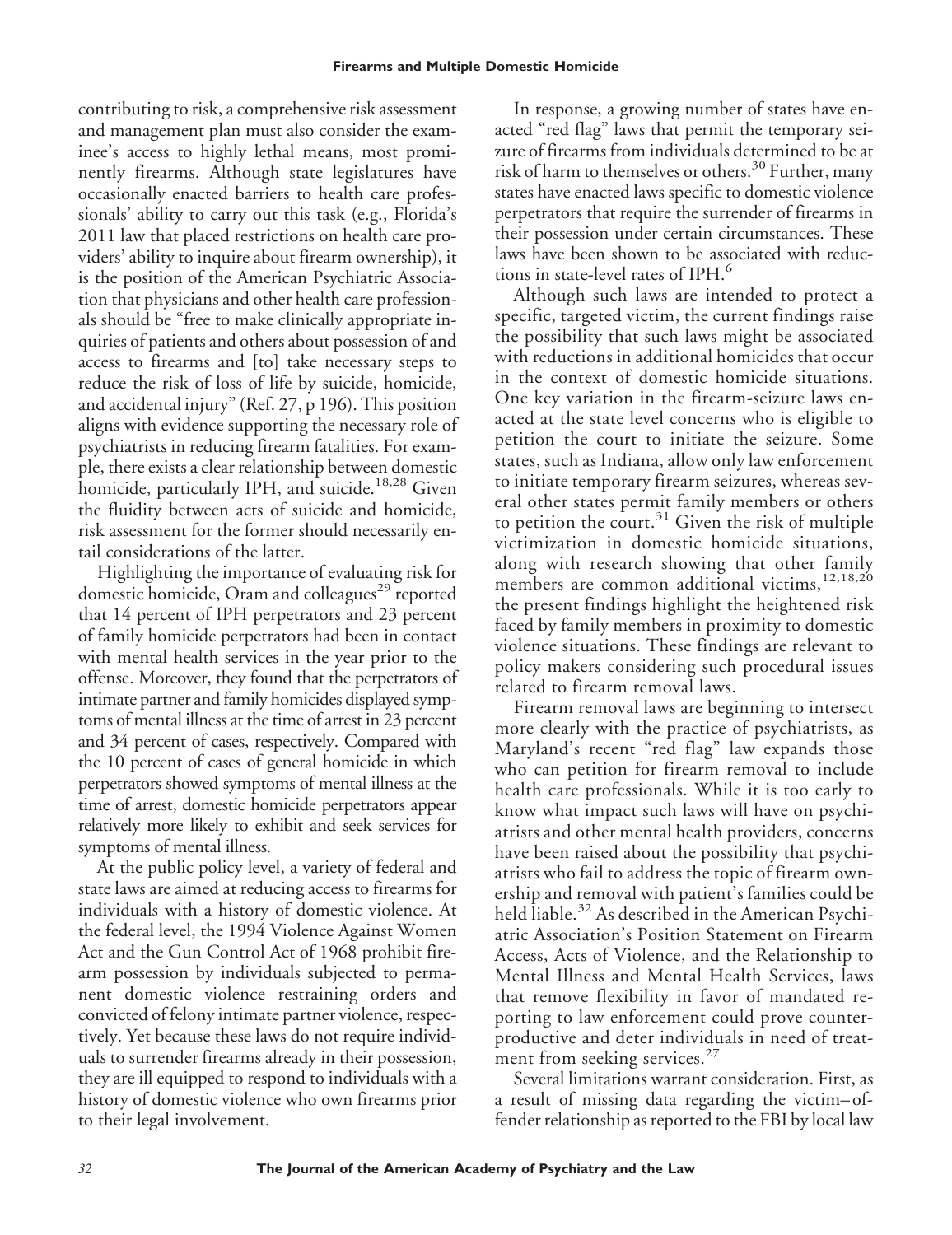enforcement, the current estimates were derived from statistically modeled data developed by Fox and Swatt.<sup>23</sup> Prior research, however, has supported the consistency between estimates derived from raw and multiply imputed SHR data.<sup>6,26</sup> Related to the data available in the FBI's SHR, the exclusion of ex-dating partners from classification in the intimate partner category resulted in an underestimate of the true count of intimate partner and domestic homicides. Additional research is necessary to better understand the relationships between perpetrators and additional victims. Despite these limitations, the present study is novel in showing an association between firearm use and the distinctly increased risk of additional victimization in domestic homicide in a nationally representative sample from the United States.

# **Conclusions**

Firearm use is associated with an increased incidence of multiple homicide victimization, particularly in domestic situations. Male perpetrators of domestic homicide are nearly twice as likely to have at least one additional victim when they use a firearm compared to homicide situations involving a nonfirearm. Among all domestic homicides involving a firearm, male perpetrators are nearly three times more likely than females to have at least one additional victim. These findings highlight the risk of additional victimization in domestic homicide situations and the role of firearms in expanding the risk of victimization beyond a single victim. Policy efforts to reduce domestically violent individuals' access to firearms represent one means of reducing domestic homicide.

#### **References**

- 1. Stöckl H, Devries K, Rotstein A, et al: The global prevalence of intimate partner homicide: a systematic review. Lancet 382:859 – 65, 2013
- 2. Petrosky E, Blair JM, Betz CJ, *et al*: Racial and ethnic differences in homicides of adult women and the role of intimate partner violence–United States, 2003–2014. MMWR Morb Mort Wkly Rep 66:741-6, 2017
- 3. Bureau of Justice Statistics. Family violence statistics: including statistics on strangers and acquaintances. Washington, DC: U.S. Department of Justice, 2005. Available at: [https://www.bjs.gov/](https://www.bjs.gov/content/pub/pdf/fvs02.pdf) [content/pub/pdf/fvs02.pdf.](https://www.bjs.gov/content/pub/pdf/fvs02.pdf) Accessed October 26, 2018
- 4. Mouzos J, Rushforth C. Family Homicide in Australia*.* Canberra: Australian Institute of Criminology, 2003
- 5. Smucker S, Kerber RE, Cook PJ: Suicide and additional homicides associated with intimate partner homicide: North Carolina 2004 –2013. J Urban Health 95:337– 43, 2018
- 6. Diez C, Kurland RP, Rothman EF, *et al*: State intimate partner violence-related firearm laws and intimate partner homicide rates

in the United States, 1991 to 2015. Ann Intern Med 167:536 – 43, 2017

- 7. Campbell JC, Webster D, Koziol-McLain J, *et al*: Risk factors for femicide in abusive relationships: results from a multisite case control study. Am J Public Health 93:1089 –97, 2003
- 8. Kellermann AL, Rivara FP, Rushforth NB, *et al*: Gun ownership as a risk factor for homicide in the home. N Engl J Med 329: 1084 –91, 1993
- 9. Durose MR, Harlow CW, Langan PA, *et al*: Family violence statistics: including statistics on strangers and acquaintances. Washington, DC: U.S. Department of Justice, Bureau of Justice Statistics, 2005. Available at: [https://www.bjs.gov/content/pub/](https://www.bjs.gov/content/pub/pdf/fvs03.pdf) [pdf/fvs03.pdf.](https://www.bjs.gov/content/pub/pdf/fvs03.pdf) Accessed January 9, 2019
- 10. Gollub EL, Gardner M: Firearm legislation and firearm use in female intimate partner homicide using national violent death reporting system data. Prev Med 118:216 –19, 2018
- 11. Sivaramen JJ, Ranapurwala SI, Moracco KE, Marshall SW: Association of firearm legislation with female intimate partner homicide. Am J Prev Med 56:125–33, 2019
- 12. Smith SG, Fowler KA, Niolon PH: Intimate partner homicide and corollary victims in 16 states: National Violent Death Reporting System, 2003–2009. Am J Public Health 104:461– 66, 2014
- 13. United States Department of Justice, Federal Bureau of Investigation: Uniform Crime Reporting Program Data: Supplementary Homicide Reports, 2013. Ann Arbor, MI: Inter-university Consortium for Political and Social Research, 2015. Available at: [https://doi.org/10.3886/ICPSR36124.v1.](https://doi.org/10.3886/ICPSR36124.v1) Accessed January 9, 2019
- 14. Zeoli AM, Malinski R, Brenner H: The intersection of firearms and intimate partner homicide in 15 nations. Trauma Violence Abuse, published online November 2, 2017. Available at: [https://journals.](https://journals.sagepub.com/doi/pdf/10.1177/1524838017738725) [sagepub.com/doi/pdf/10.1177/1524838017738725.](https://journals.sagepub.com/doi/pdf/10.1177/1524838017738725) Accessed March 18, 2019
- 15. Yousuf S, McLone S, Mason M, *et al*: Factors associated with intimate partner homicide in Illinois, 2005–2010: findings from the Illinois Violent Death Reporting System. J Trauma Acute Care Surg (5S Suppl 2) 83:S217–21, 2017
- 16. Zeoli AM: Multiple victim homicides, mass murders, and homicide-suicides as domestic violence events. The Battered Women's Justice Project, 2018. Available at: [https://www.preventdvgun](https://www.preventdvgunviolence.org/multiple-killings-zeoli-updated-112918.pdf) [violence.org/multiple-killings-zeoli-updated-112918.pdf.](https://www.preventdvgunviolence.org/multiple-killings-zeoli-updated-112918.pdf) Accessed January 10, 2019
- 17. Kivisto AJ: Male perpetrators of intimate partner homicide: a review and proposed typology. J Am Acad Psychiatry Law 43: 300 –12, 2015
- 18. Bourget D, Gagne P: Women who kill their mates. Behav Sci & L 30:598 – 614, 2012
- 19. Dutton DG, Kerry G: Modus operandi and personality disorder in incarcerated spousal killers. Int'l J L & Psychiatry 22:287-99, 1999
- 20. Liem M, Koenraadt F: Familicide: a comparison with spousal and child homicide by mentally disordered perpetrators. Crim Behav Ment Health 18:306 –18, 2008
- 21. Federal Bureau of Investigation: Supplementary Homicide Reports. Washington, DC: Government Printing Office, 2016
- 22. Bureau of Justice Statistics: The Nation's Two Measures of Homicide. 2014. Available at: [https://www.bjs.gov/content/pub/](https://www.bjs.gov/content/pub/pdf/ntmh.pdf) [pdf/ntmh.pdf.](https://www.bjs.gov/content/pub/pdf/ntmh.pdf) Accessed October 25, 2018
- 23. Fox JA, Swatt ML: Multiple imputation of the Supplementary Homicide Reports, 1976 –2005. J Quant Criminology 25:51– 77, 2009
- 24. Fox JA: Multiply-Imputed Supplementary Homicide Reports File, 1976 –2016. Boston: Northeastern University, 2017
- 25. Fox JA, Fridel EE: Codebook for the Multiply-Imputed Supplementary Homicide Reports File, 1976 –2016. Boston: